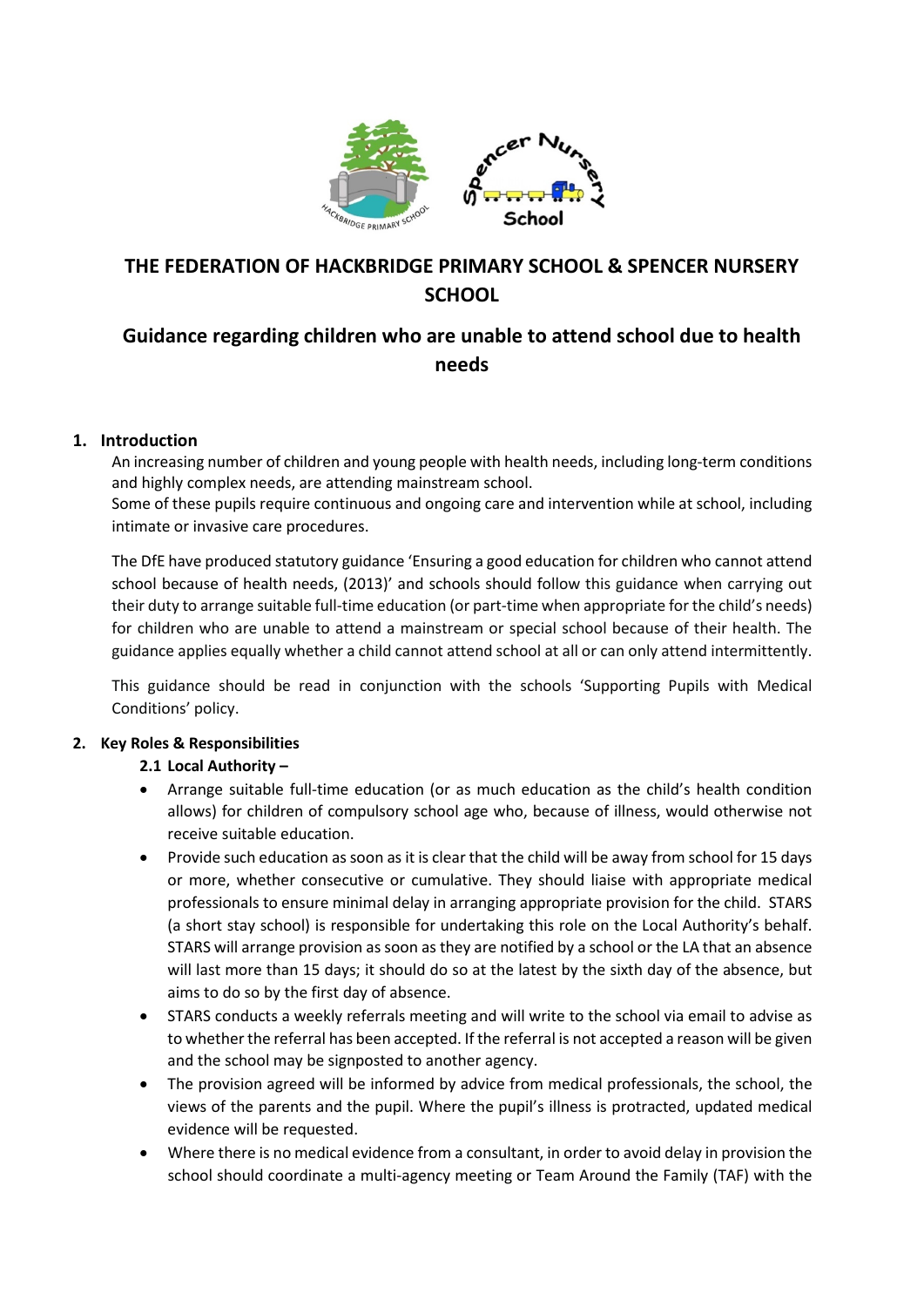Local Authority's named senior officer, the head of SEN support, a representative from STARS and any other professional considered appropriate, in order to establish what support is needed. Medical evidence from a GP may be accepted but will need to state that further investigation from a medical consultant has been sought

- Ensure that the education children received is of good quality, as defined in the statutory guidance 'Alternative Provision (2013)', allows them to take appropriate qualifications, prevents them from slipping behind their peers in school and allows them to reintegrate successfully back into school as soon as possible.
- Address the needs of individual children in arranging provision. 'Hard and fast' rules are inappropriate: they may limit the offer of education to children with a given condition and prevent their access to the right level of educational support which they are well enough to receive. Strict rules that limit the offer of education a child receives may also breach statutory requirements.
- The London Borough of Sutton is responsible for ensuring that there is a named senior officer with responsibility for the provision of education for children and young people who are unable to attend school because of medical needs. The named person is: Beverly Williamson, Head Teacher of STARS, [tuition@starservice.org.uk](mailto:tuition@starservice.org.uk)
- Have a written, publicly accessible policy statement on their arrangements to comply with their legal duty towards children with additional health needs. The policy should make links with related services in the area.
- Review the provision offered regularly to ensure that it continues to be appropriate for the child and that it is providing suitable education.
- Have clear policies on the provision of education for children and young people under and over compulsory school age.
- Promoting co-operation between relevant partners regarding supporting pupils with medical conditions.
- Providing support, advice /guidance and training to schools and their staff to ensure healthcare plans are effectively delivered.

## **2.2 STARS -**

- In line with the statutory guidance, STARS will ensure that provision offered is regularly reviewed, is bespoke to the needs of the individual and continues to be appropriate for the pupil. The aim of this provision is to:
	- o minimise disruption to learning;
	- o deliver an appropriate and personalised education
	- o enable a pupil to maintain their academic progress and attainment, and
	- o successfully reintegrate pupils into mainstream provision at the earliest opportunity when they are well enough to return.
- STARS will deliver suitable personalised provision based on the level of need and age which will include:
	- $\circ$  Individual one to one teaching in the home or hospital or other suitable venue such as a public library.
	- o Small group teaching and personalised learning delivered at The Drapers Centre.
	- o Education in the Hospitals: The Royal Marsden Hospital for Children and Queen Mary's Hospital for children.
- Full-time education is not defined in law but it should equate to what the pupil would normally have in school. If they receive one to one teaching, the hours of face to face provision will be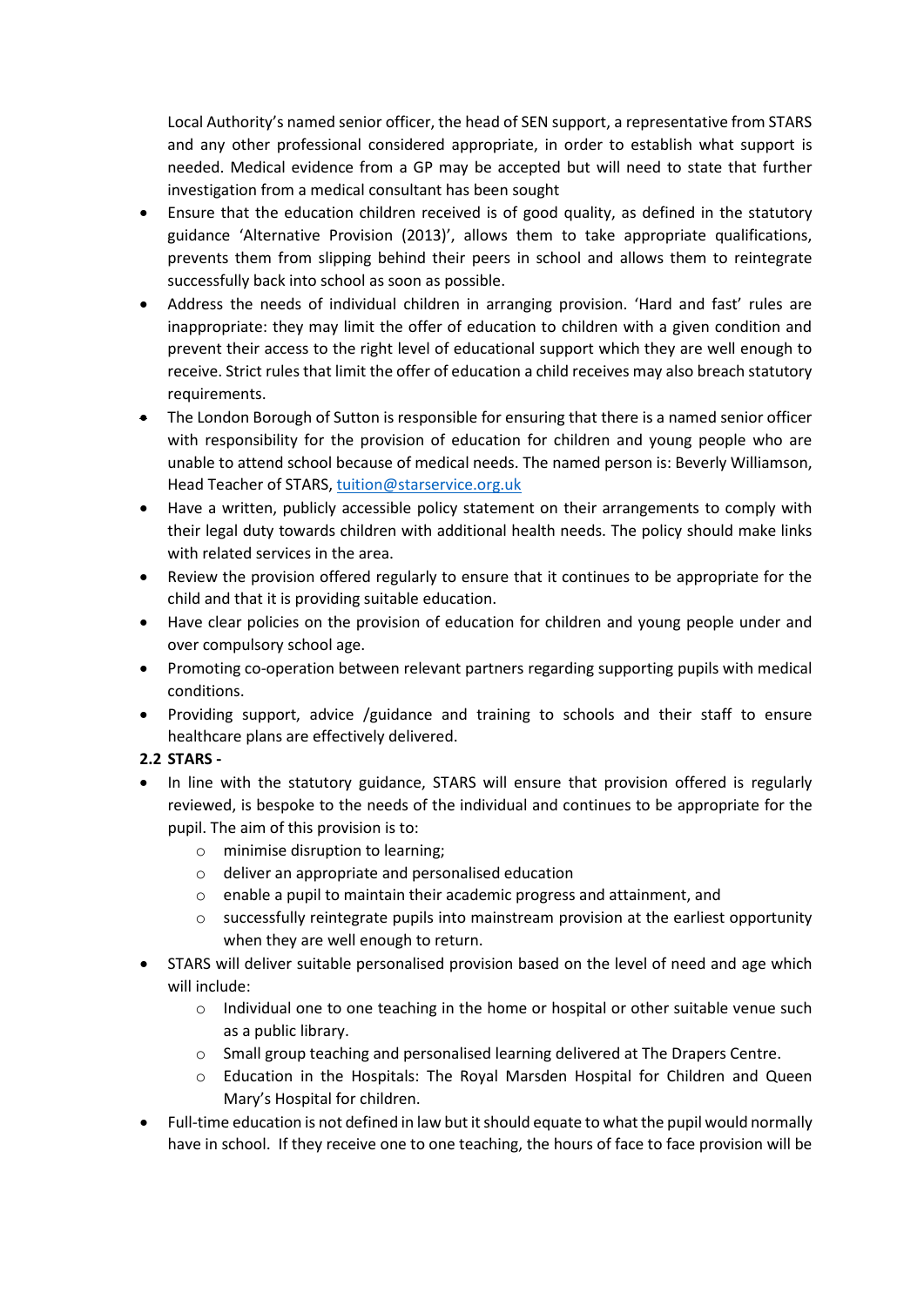fewer as the provision is more concentrated. Consideration will need to be made with due regard to the pupil's condition as full-time provision might not be in the pupil's best interests.

- The focus of the provision will be on core and examination entry subjects, however STARS will provide a broad and balanced curriculum including the social and emotional aspects of learning.
- Provision will be personalised and respond to the changing health status of the child.
- STARS will provide educational progress reports at least three times a year to parents and schools and feedback at regular review meetings.
- Regular, and at least termly, meetings will be held at schools to discuss attendance, engagement and readiness for reintegration of each pupil.
- STARS seeks individual pupil's voice throughout, from when a pupil is first referred up to transition and the support needed to reintegrate. STARS also carries out regular pupil surveys and any highlighted worries are addressed on an individual basis.
- STARS will ensure that high quality educational provision is provided and staff are provided with appropriate professional development and are kept up to date with educational developments and current good practice.

## **2.3 Family -**

- Ensuring school is made aware of any changes to the treatment plan.
- Keeping school updated about absences.
- Attending meetings to discuss how support should be planned.
- Providing any prescribed medication in line with the school's medicines policy.
- Working with school to ensure the best possible outcomes for the child or young person.

## **2.4 School –**

- Schools should make a referral to STARS at the earliest date when a pupil is too sick to attend school by using the STARS referral form.
- STARS will support schools to ensure a pupil can stay on the roll of their mainstream school where possible.
- In some rare occurrences, a pupil may transfer onto the roll of STARS where it is inevitable that the pupil's health is such that they will not be able to return to their mainstream school before they leave STARS at the end of year 11. Grounds for removing a pupil of compulsory school age from the school admission register are set out in the Education (Pupil Registration) (England) Regulations 2006. In line with these regulations, this would not occur without parental consent, and certification from the school medical officer.
- Prime responsibility for the pupil's education lies with their school, even if STARS has become responsible for providing the pupil's education. Continuity is important for the pupil: knowing that they can return to their school friends can help their recovery and educational progress. Where the pupil is receiving education via STARS the school will B code absence in the school register for the sessions accessed by the pupil.
- Schools are responsible for providing support to pupils who are absent from school because of illness for a shorter period than 15 days for example by enabling access to the school virtual learning platform or sending work home.
- All schools must have a publicly accessible policy that sets out how pupils with health needs will be supported, which is covered in more detail under the statutory guidance 'Supporting pupils at school with medical conditions: Statutory guidance for governing bodies of maintained schools and proprietors of academies in England', 2015.
- Have one named contact person to liaise with STARS (SENCO), parents and health professionals. This works best where the named contact is a member of the senior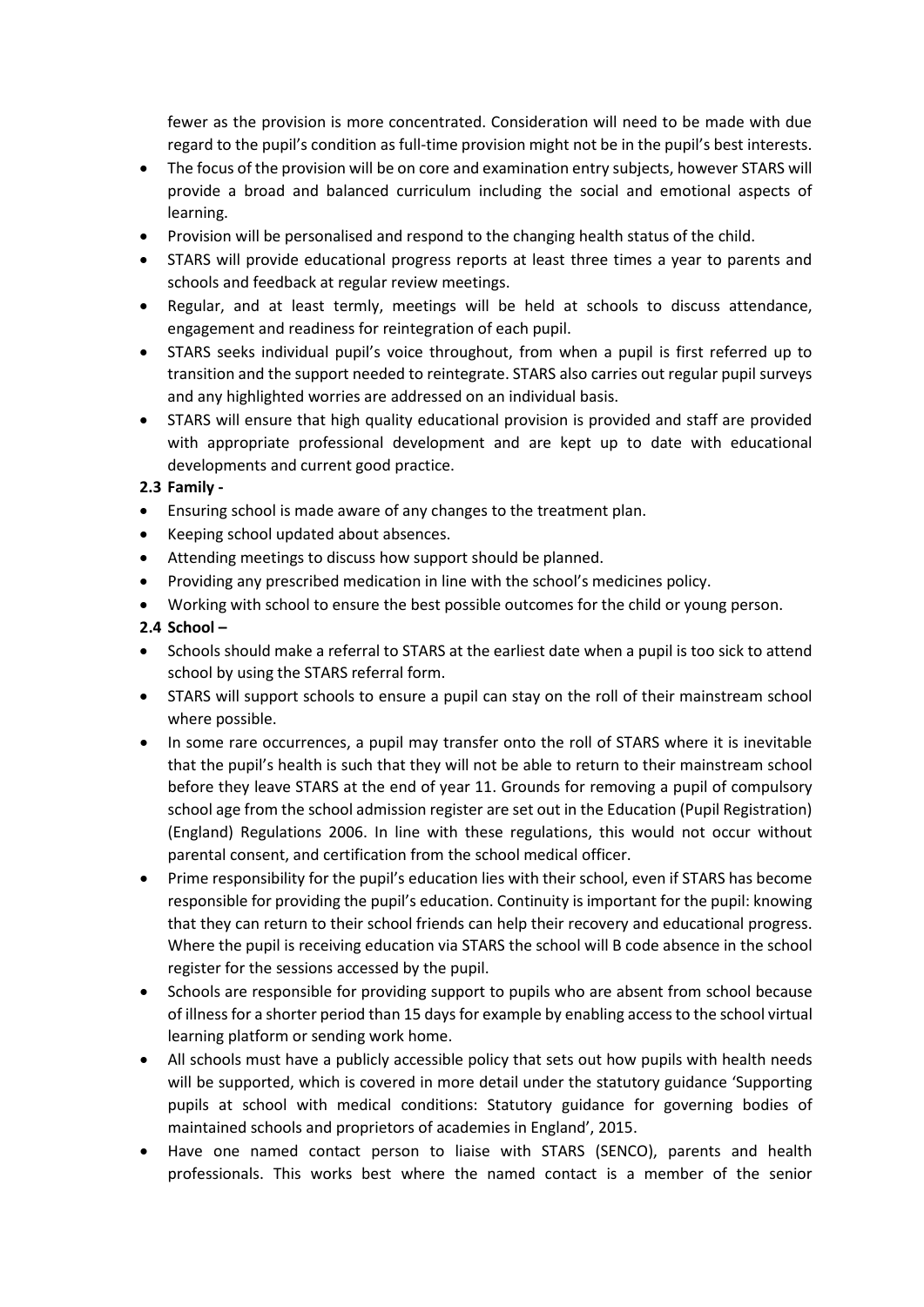management team and has the authority to agree support on reintegration. STARS will hold termly reintegration reviews with the named member of staff.

- The SENCO will ensure that class teachers provide STARS, as requested, with all necessary curriculum resources in order that the pupil can complete courses and prepare for assessments and examinations. The school will provide opportunities for the pupil to maintain contact with their peers and the wider school community through newsletters, invitations to performances and events etc.
- The school will provide STARS with all relevant educational information, including prior assessments, attainment and achievement, curriculum details, public examinations entered, dates of examinations etc. and with information on any reasonable adjustments, and any support or differentiation that is required.
- Ensuring arrangements are in place to support pupils with medical conditions.
- Ensuring the school has a policy for working with pupils who have medical conditions that clearly identifies roles and responsibilities and is implemented effectively. (see - Supporting Pupils with Medical Conditions policy)
- Ensuring that the Supporting Pupils with Medical Conditions Policy does not discriminate on any grounds including, but not limited to protected characteristics: ethnicity/national/ origin, religion or belief, sex, gender reassignment, pregnancy & maternity, disability or sexual orientation.
- Ensuring the policy covers arrangements for pupils who are competent to manage their own health needs.
- Ensuring that all pupils with medical conditions are able to play a full and active role in all aspects of school life; participate in school visits/trips/sporting activities, remain healthy and achieve their academic potential.
- Ensuring that relevant training is delivered to a sufficient number of staff who will have responsibility to support children with medical conditions and that they are competent to do so.
- Ensuring written records are kept of, any and all, medicines administered to pupils.
- Ensuring the policy sets out procedures in place for emergency situations.
- Ensuring the level of insurance in place reflects the level of risk.
- **2.5 Governing Body –**
- The statutory guidance applies to governing bodies of maintained schools, pupil referral units and academies (including free schools). It does not apply to the governing bodies of maintained nursery schools.
- Governing bodies are legally responsible under Section 100 of the Children and Families Act 2014 to make arrangements to support pupils with medical conditions and must have regard to the new guidance.
- The governing body must ensure that arrangements are in place to support pupils with medical conditions and those policies, plans, procedures and systems are properly and effectively implemented and reviewed.

## **3. Supporting Pupils with Medical Conditions Policy**

- Governing bodies ensure that the 'Supporting Pupils with Medical Conditions' policy is reviewed regularly and is readily accessible to parents and school staff.
- A named person has overall responsibility for effective policy implementation.
- Governors ensure the policy identifies the roles and responsibilities of all those involved in supporting medical conditions.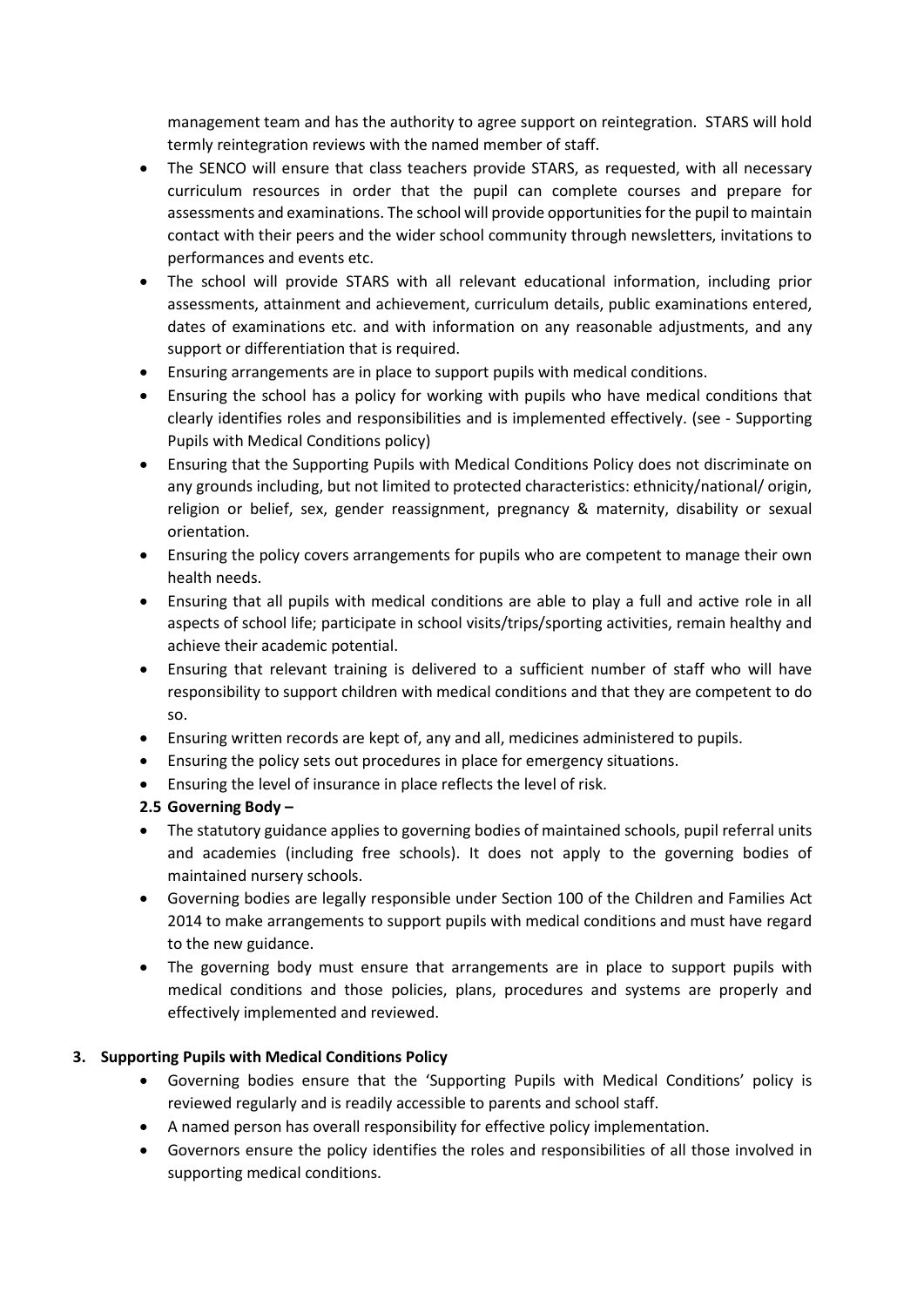- Governors ensure sufficient staff have received suitable training and are competent before they take on responsibility to support children with medical needs.
- Supporting a child with a medical condition is not the sole responsibility of one person. Policies should identify collaborative working arrangements between school staff, healthcare professionals, local authorities, parents, pupils and social care professionals where appropriate.
- The Headteacher and Deputy Headteacher will ensure that sufficient trained numbers of staff are available to deliver against IHPs, including contingency and emergency situations.
- The Headteacher and Deputy Headteacher must make sure school staff are appropriately insured to support pupils with medical conditions.
- Any member of school staff may be asked to provide support to children with medical conditions, including the administering of medicines, although they cannot be required to do so.
- School staff that provide support to pupils should be able to access information and other support materials as needed.

# **4. Medical Alerts / Healthcare Plans**

- The SENCo will be responsible for the implementation of medical alerts and/or individual healthcare plans for children.
- Medical alerts and/or individual healthcare plans should capture key information and actions to enable effective support for the child.
- Medical alerts/individual healthcare plans should consider the following: the medical condition, its triggers, signs, symptoms and treatments – the pupil's resulting needs including medical, education, social and emotional needs – the level of support needed, including in emergencies – arrangements for written permission from parents and the Headteacher for medication to be administered by a member of staff, of self-administered by the pupil during school hours – separate arrangements required for school trips or other school activities outside of the normal school timetable, e.g. risk assessments

## **5. Emergency Situations**

• Medical alerts and/or individual healthcare plans should clearly define what constitutes an emergency and explain what to do.

## **6. Staff Training & Support**

- Staff must follow the 'Administration of Medicine' policy
- Training should be sufficient to ensure staff are confident and have confidence in their ability to support pupils with medical conditions. They will need an understanding of the specific medical conditions they are asked to deal with.
- A first-aid certificate does not constitute appropriate training in supporting children with medical conditions.
- Staff who provide support to pupils with medical conditions should be included in relevant meetings.
- Parents may provide specific advice but should not be the trainer of staff.

## **7. Trips or time out of School**

• Schools should make arrangements for the inclusion of pupils with medical conditions in day trips, residential visits and sporting activities with any adjustments as required, unless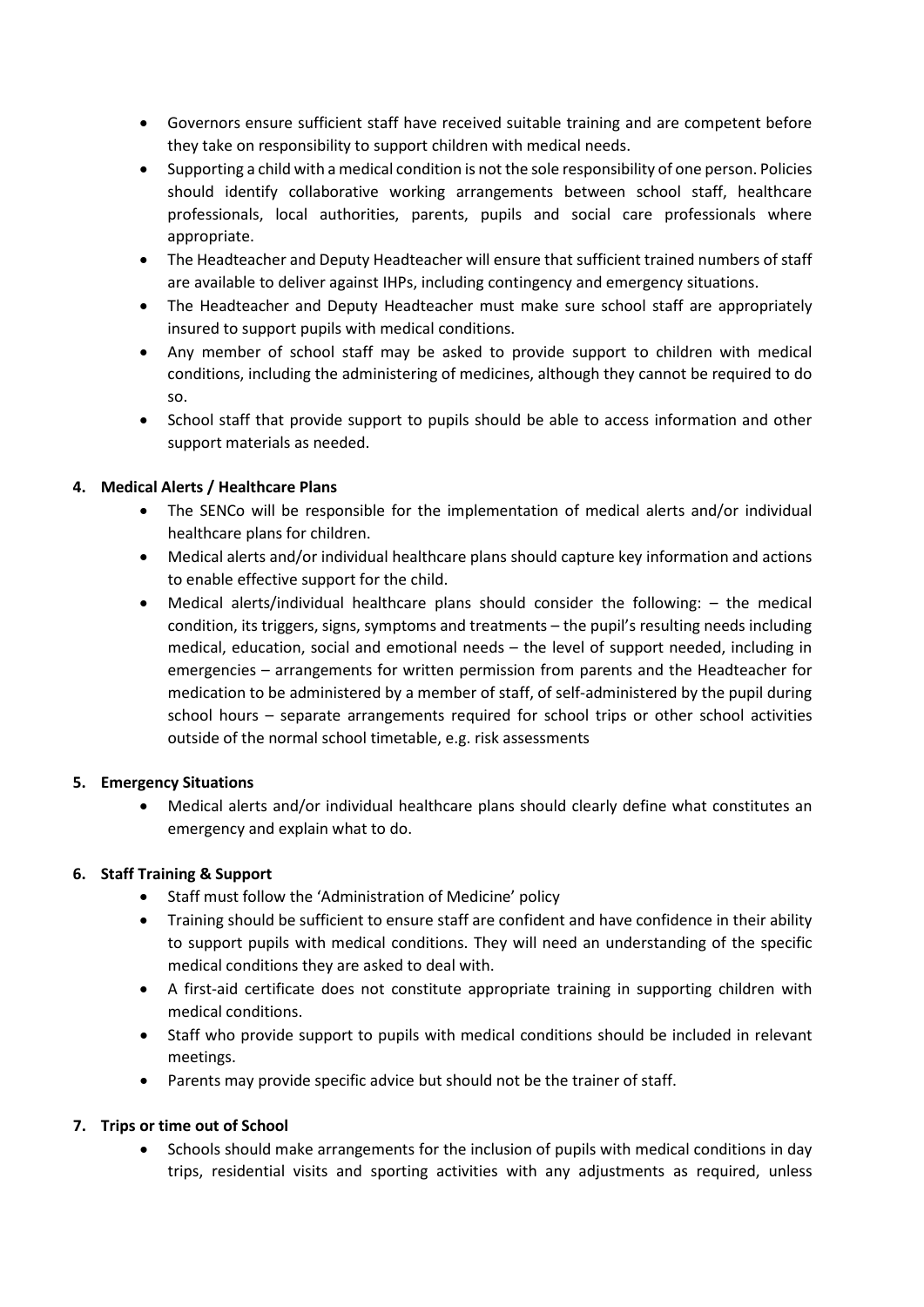evidence from a clinician states that this is not possible. It is best practice to carry out a risk assessment in consultation with parents and pupils and advice from the relevant professional to ensure that pupils can participate safely.

#### **8. Identification & Intervention**

- Where they have identified that alternative provision is required, the Local Authority should ensure that it is arranged as quickly as possible and that it appropriately meets the needs of the child. In order to better understand the needs of the child, and therefore choose the most appropriate provision, the Local Authority should work closely with medical professionals and the child's family, and consider the medical evidence.
- The Local Authority should make every effort to minimise the disruption to a child's education, e.g. where specific medical evidence, such as that provided by a medical consultant, is not quickly available, the Local Authority should consider liaising with other medical professionals, such as the child's GP, and consider looking at other evidence to ensure minimal delay in arranging appropriate provision for the child.
- Once parents have provided evidence from a consultant, the Local Authority should not unnecessarily demand continuing evidence from the consultant without good reason, even where a child has long-term health problems. Evidence of the continuing additional health issues from the child's GP should usually be sufficient. In cases where the Local Authority believes that a consultant's ongoing opinion is absolutely necessary, they should give parents sufficient time to contact the consultant to obtain the evidence.
- The law does not specify the point during a child's illness/condition when it becomes the Local Authority's responsibility to secure for the child suitable full-time education. In some cases, where a child is hospitalised, the hospital may provide education for the child within the hospital and the Local Authority would not need to arrange any additional education, provided it is satisfied that the child is receiving suitable education. More generally, the Local Authority should be ready to take responsibility for any child whose illness will prevent them from attending school for 15 or more school days, either in one absence or over the course of a school year, and where suitable education is not otherwise being arranged.

## **9. Long term medical conditions – provision at home or hospital**

- Where children have complex or long-term health issues, the pattern of illness can be unpredictable. The Local Authority should discuss the child's needs and how these may best be met with the school, the relevant clinician and the parents, and where appropriate with the child. That may be through individual support or by them remaining at school and being supported back into school after each absence. How long the child is likely to be out of school will be important in deciding this.
- Where a child has been in hospital for a longer period and returns home, if appropriate, the Local Authority should aim to provide education at home or otherwise as quickly as possible. The child's education may well have been disrupted by their time in hospital, so further discontinuity should be avoided if at all possible.

#### **10. Working together**

The Local Authority and/or the provider delivering the education should consult parents before teaching begins. Parents have an important role to play, whether their child is at home or in hospital. Parents and carers can provide useful information that can inform the teaching approach.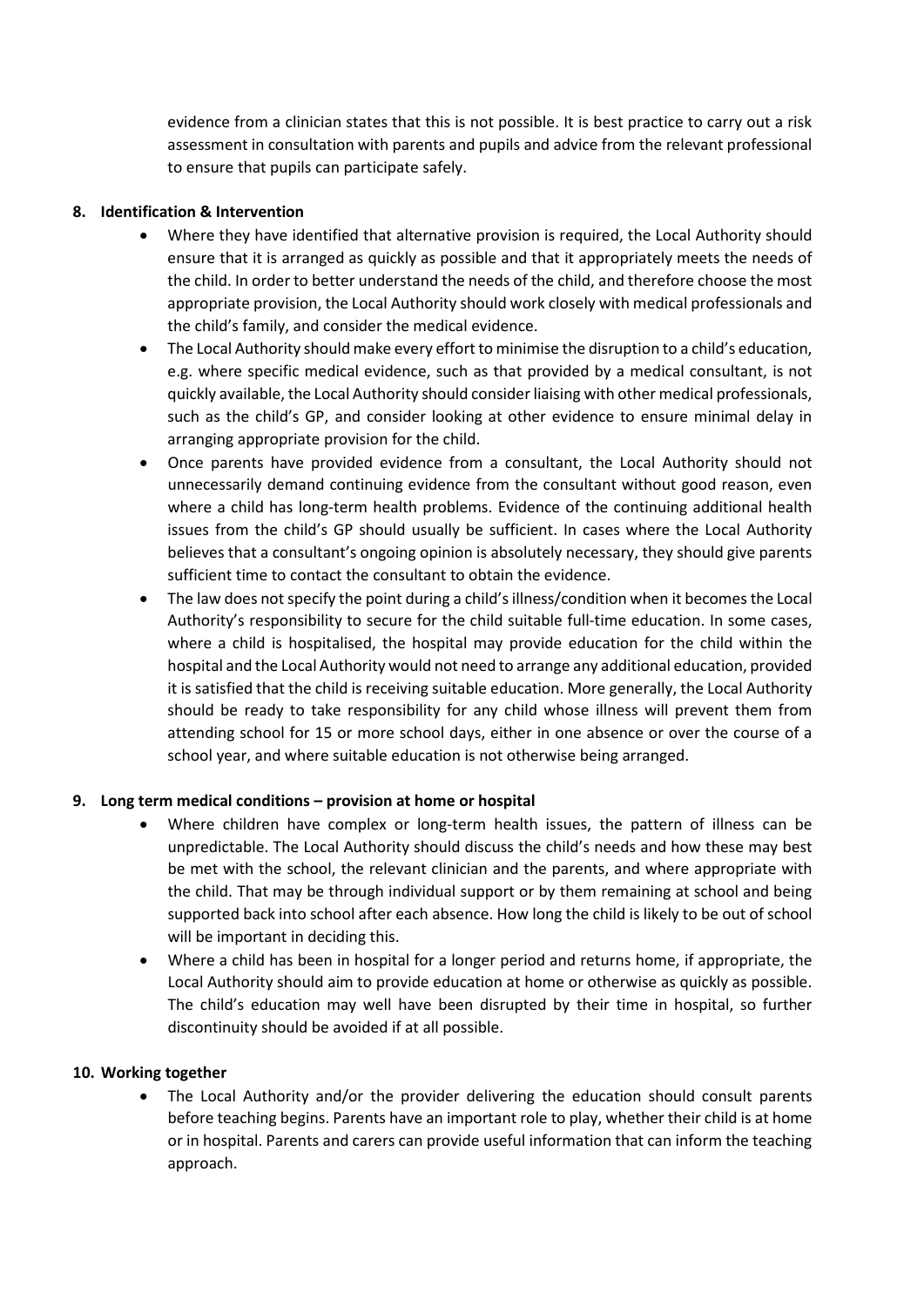- In the case of a looked after child, the Local Authority is responsible for safeguarding the child's welfare and education. Both the Local Authority and primary carers (foster carers or residential social workers) would fulfil the parental role here and should be engaged.
- Children should be involved in decisions from the start, with the ways in which they are engaged reflecting their age and maturity. This will help ensure that the right provision is offered and encourage the child's commitment to it.
- In all cases, effective collaboration between all relevant services is essential to delivering effective education for children with additional health needs.
- A child unable to attend school because of health needs must not be removed from the school register without parental consent and certification from the school medical officer, even if the Local Authority has become responsible for the child's education.

# **11. Reintegration**

- Whatever the reasons for pupils attending Alternative Provision, reintegration to a mainstream setting will almost always be in the pupil's best interests.
- The best outcomes will be secured through a pupil-centred approach which involves early planning and regular review of progress and which maps out options and identifies the support required for this to be successful.
- Therefore the aim of STARS' support is to reintegrate pupils back into mainstream education at the earliest appropriate opportunity and planning for reintegration will begin as soon as the pupil enters STARS.
- Arrangements for reintegration will be discussed with school staff and each pupil will have a personalised reintegration plan.
- STARS will keep readiness for reintegration under continual review so that planning for this is revised and updated when required.
- STARS will support the reintegration of a pupil where necessary by allocating a suitable member of staff appropriate for the needs of the pupil.
- Schools will facilitate the successful reintegration of pupils by making any necessary reasonable adjustments under equalities legislation which may include, for example, a gradual (but time-limited) reintegration, appropriate differentiation of the curriculum, additional adult support or attendance at a learning support facility within the school.
- Reintegration plans will involve:
	- o Advice from STARS in collaboration with Health professionals, the home school, the young person and parents which will determine the appropriate time and pace of reintegration.
	- o The package and process will be agreed by all parties and regularly reviewed.
	- $\circ$  The home school will provide support as needed to facilitate the pupil's successful return to school.

## **12. Hospital In-Patients**

- Support can be provided through the Hospital school for children and young people who are in-patients at hospitals in the local area.
- STARS offer teaching on the first day of admission regardless of how long admittance may be.
- In certain instances, particularly in the case of severe mental health needs, children may be placed in specialist residential hospitals outside of the Local Authority by the National Health Service (NHS). Many of these facilities have access to an onsite education provision or school that can offer education as part of the package of care. The local authority retains